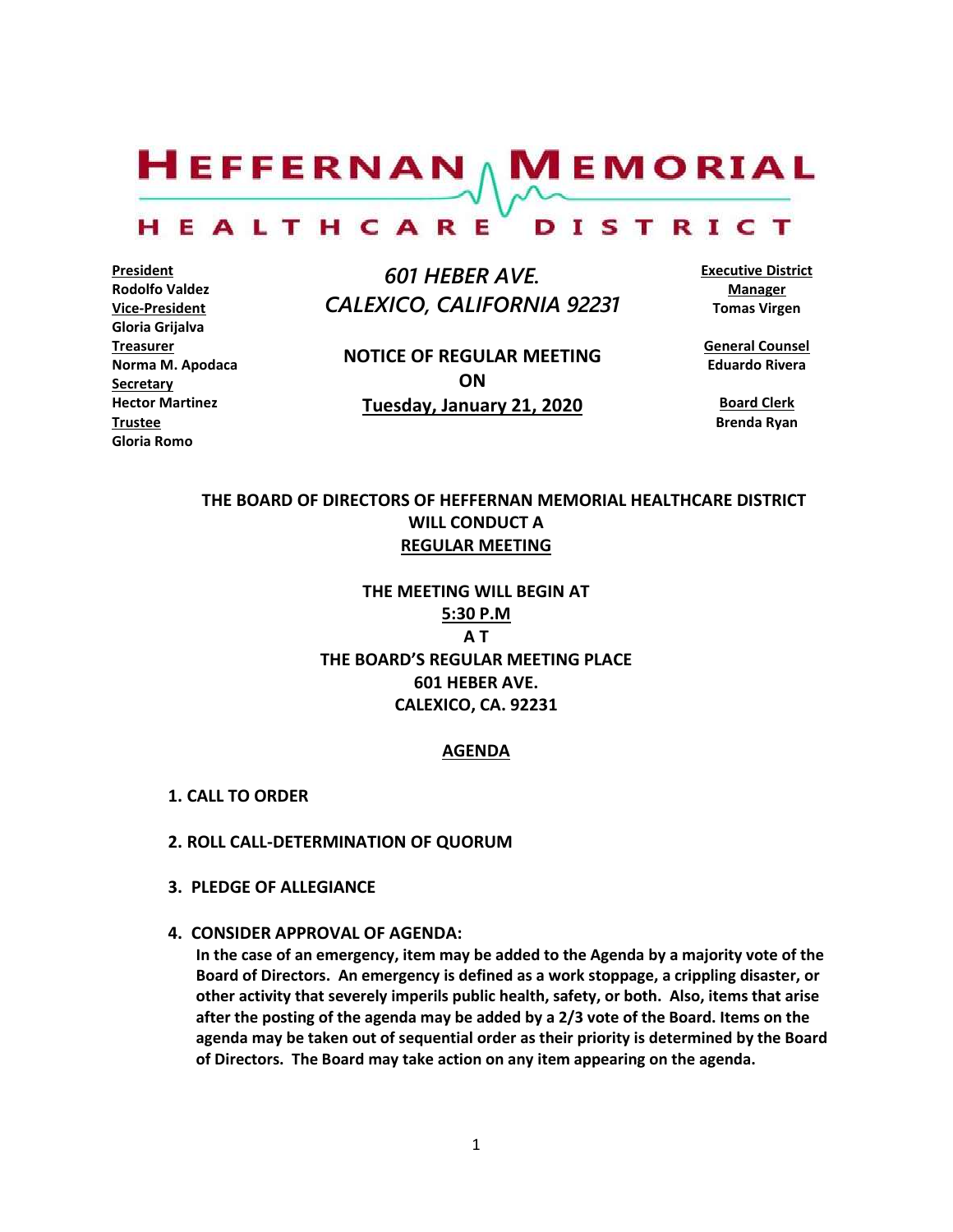## **5. PUBLIC COMMENT TIME:**

**Public comment time on items not appearing on the agenda will be limited to 5 minutes per person and 15 minutes per subject. The Board may find it necessary to limit total time allowable for all public comment on items not appearing on the agenda at any one meeting to one hour. Persons desiring longer public comment time and/or action on specific items shall contact the Secretary and request that the item be placed on the agenda for the next regular meeting.**

## **6. CONSENT CALENDAR:**

**Any member of the Board, staff or public may request that items for the Consent Calendar be removed for discussion. Items so removed shall be acted upon separately immediately following approval of items remaining on the Consent Calendar.**

- **a. Approve minutes for meetings of November 13, 2019, November 26, 2019 and December 11, 2019.**
- **7. REPORTS ON MEETING AND EVENTS ATTENDED BY DIRECTORS, AND AUTHORIZATION FOR DIRECTOR ATTENDANCE AT UPCOMING MEETINGS AND EVENTS/DIRECTORS COMMENTS:**
	- **a. Brief reports by Directors on meetings and event attended. Schedule of upcoming Board meetings and events.**
- **8. REPORTS BY ALL HMHD COMMITTEES**
- **9. COMMENTS BY PROMOTION AND PUBLIC RELATIONS TONY PIMENTEL**
- **10. COMMENTS BY EXECUTIVE DISTRICT MANAGER TOMAS VIRGEN**
- **11. COMMENTS BY GENERAL COUNSEL EDUARDO RIVERA**

### **12. DISCUSSION AND/OR ACTION ITEMS:**

- **a. Discussion and/or Action: Review and adopt new grant/request for proposal guidelines for fiscal year 2020-2021.**
- **b. Discussion and/or Action: Modification of current grant agreement for Heffernan Wellness 4 Kids grant (modification of the name of the grant recipient).**
- **c. Status Report on Calexico Wellness Parks:** 
	- **1. Status of maintenance request of the City of Calexico.**
	- **2. Status report on possible purchase of new Wellness Park equipment and siting of a new park installation.**
- **d. Discussion and/or action: Status of HMHD's 2019 audit.**
- **e. Discussion and/or action: Agenda re-alignment to have closed sessions commence before the regular meetings at a time to be designated by the Board.**
- **f. Discussion and/or action on the Treasurer Report.**

### **13. CLOSED SESSION:**